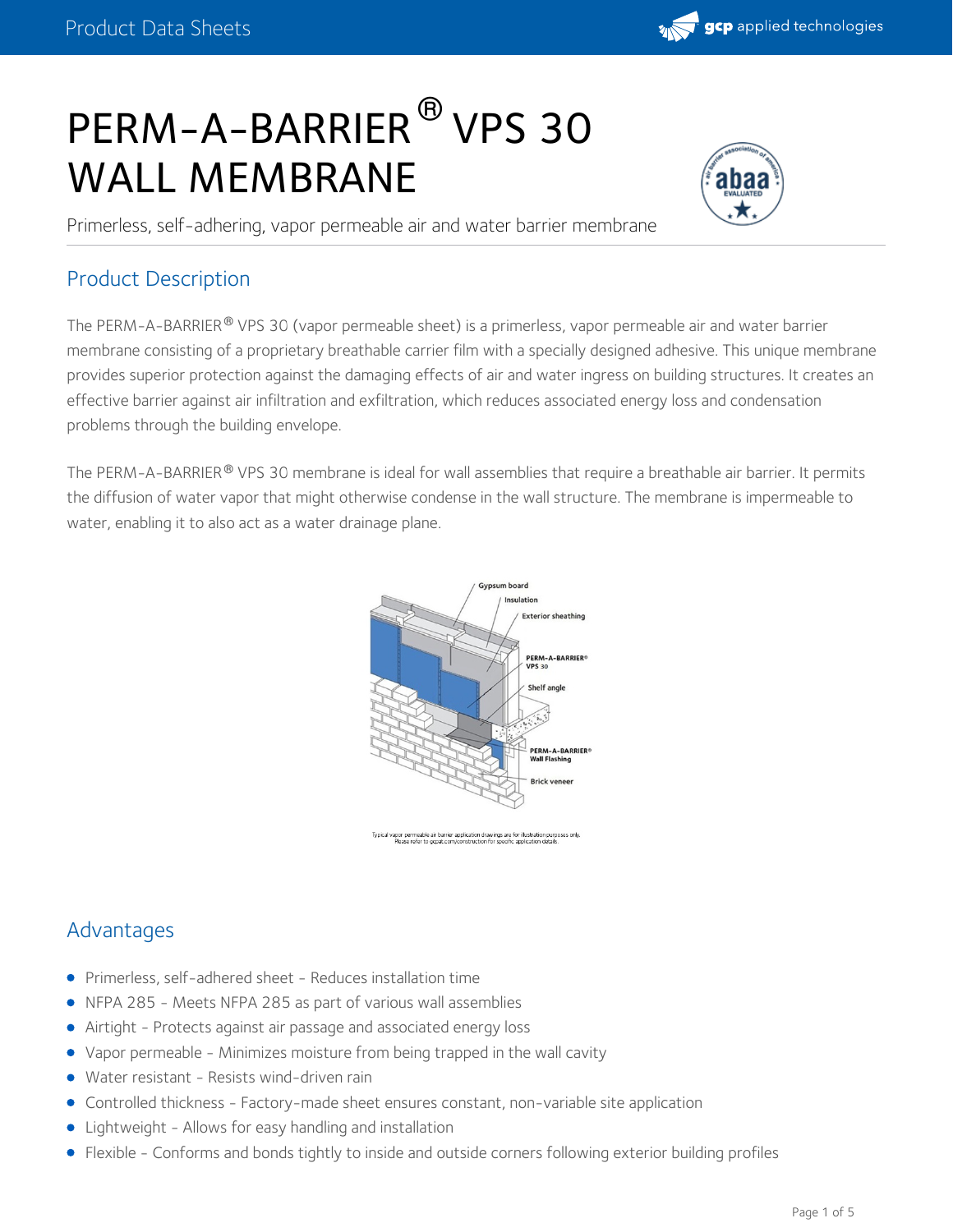

- Strong adhesion Forms a tenacious bond to prepared construction substrates
- Compatible with GCP PERM-A-BARRIER<sup>®</sup> flashing systems
- Wide application window PERM-A-BARRIER® VPS 30 wall membrane surface and ambient temperatures at 25° F (-3.9° C) and above

# System Components

**PERM-A-BARRIER<sup>®</sup> VPS 30 wall membrane - Use at installation temperatures above 25° F (-3.9° C).** 

#### Ancillary Products

- **PERM-A-BARRIER<sup>®</sup> S100 Sealant For Detailing/ Liquid Flashing purposes**
- PERM-A-BARRIER® NPS detail membrane Fully adhered primerless flashing
- PERM-A-BARRIER® aluminum flashing Aluminum faced flashing
- PERM-A-BARRIER® detail membrane Fully adhered flashing for protecting and sealing critical detail areas
- PERM-A-BARRIER ® wall flashing Fully adhered throughwall flashing system
- $\bullet$  BITUTHENE ® mastic Rubberized asphalt mastic for sealing penetrations, terminations, brick ties, etc.
- BITUTHENE® liquid membrane Two-component, elastomeric liquid and sealant applied detailing compound used for details and terminations

# Limitations of Use

- Approved uses only include those specifically detailed in this product data sheet and other current product data sheets found at gcpat.com
- The PERM-A-BARRIER $^{\circledR}$  VPS 30 membrane is not intended for any other use than what is found in this data sheet. Contact GCP Technical Services where any other use is anticipated or intended.
- The PERM-A-BARRIER® VPS 30 membrane must not be applied in areas where it will be permanently exposed to direct sunlight. The PERM-A-BARRIER® VPS 30 membrane must be covered within 180 days of installation. Refer to Technical Letter 19, Exposure Guidelines for PERM-A-BARRIER® Self-Adhered Membranes, as exposure guidelines for some system components may vary.

# Safety and Handling Information

Read and understand the product label and safety data sheet (SDS) for each system component. All users should acquaint themselves with this information prior to working with the products and follow the precautionary statements. SDSs can be obtained by contacting your local GCP representative or office, by calling GCP toll free at 1-866-333- 3SBM (3726) and in some cases from our website at gcpat.com.

## **Storage**

- All materials must be protected from rain and physical damage. Pallets of PERM-A-BARRIER® VPS 30 membranes must not be double stacked on the job site. Store off the ground and provide cover on top and all sides, allowing for adequate ventilation.
- Store the membranes where temperatures will not exceed 90 $\degree$ F (32 $\degree$ C) for extended periods.
- All products must be stored in a dry area away from high heat, flames or sparks.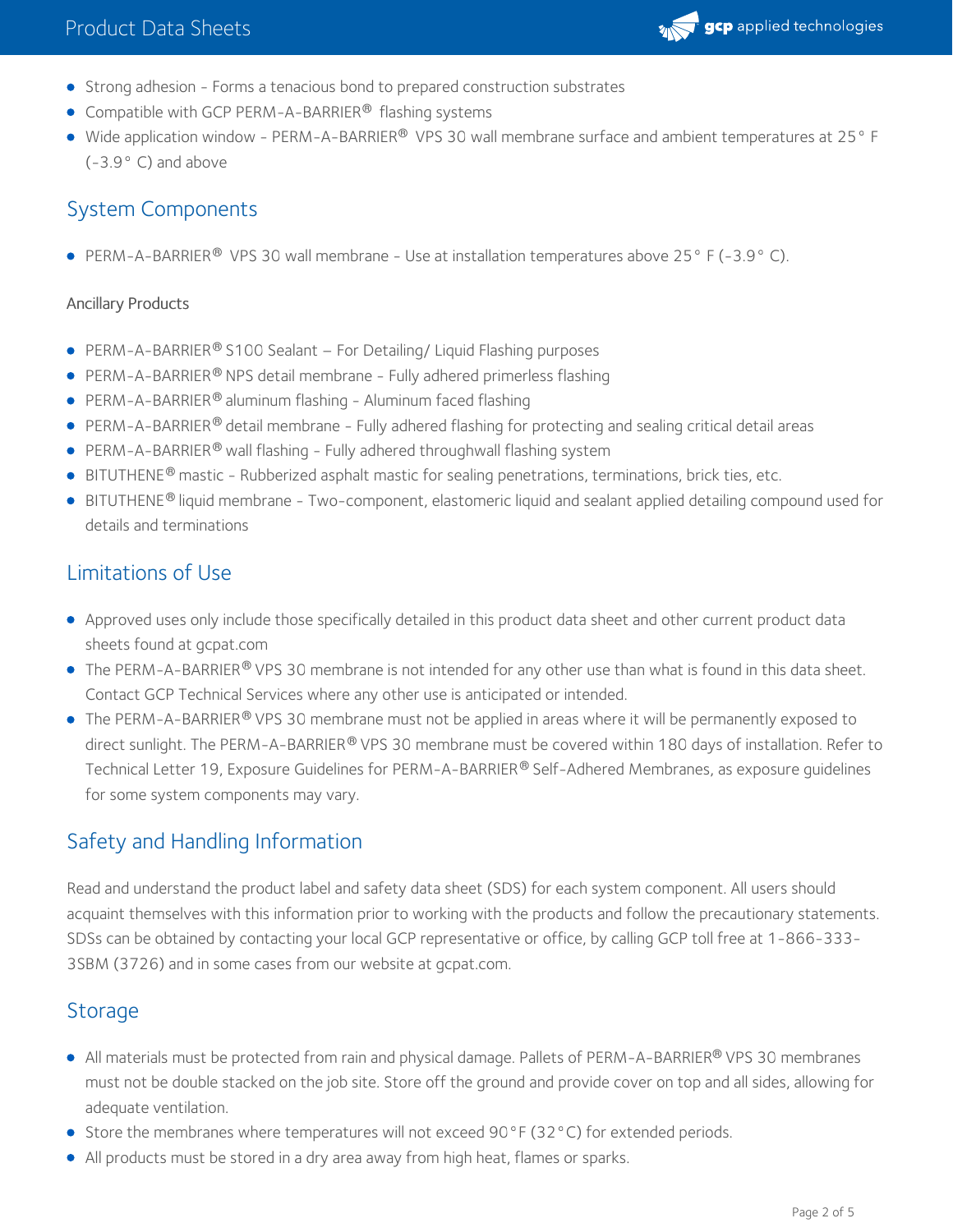### Installation

#### Temperature Limitation

The PERM-A-BARRIER® VPS 30 wall membrane may be applied only when air and surface temperatures are above 25 °F (-3.9 °C). Maximum in-service temperature is 160 °F (71 °C).

#### Surface Preparation

The surface must be smooth, clean, dry to the touch and free of voids, spalled areas, loose aggregate, loose nails, sharp protrusions or other matter that might hinder the adhesion or regularity of the wall membrane installation. Clean loose dust or dirt from the surface that the wall membrane is to be applied to by wiping it with a clean, dry cloth or brush. It is best practice to apply a PERM-A-BARRIER  $^\circledast$  primer or adhesive onto any gypsum cut edge to reduce dust prior to membrane application. For OSB, it is recommended to use PERM-A-BARRIER  $^\circledR$  Primer Plus before applying the membrane.

#### Membrane Application

Cut membrane into easily handled lengths. For surfaces without pre-existing, in-place penetrations (masonry anchors, ties etc.), apply the membrane horizontally or vertically to the properly prepared substrate, beginning at the base. All subsequent side and end laps must maintain a minimum overlap of 2 in. (51 mm). All horizontal laps must be applied in a shingle/water shedding configuration.

For conditions with existing masonry anchors (ties), apply the membrane horizontally to the prepared wall, beginning at the base. Each length of the membrane must be installed so that the upper edge runs continuously along the underside of the line of masonry anchors (ties). Subsequent membranes applied above must overlap the sheet below by 2 in. (51 mm) immediately below the line of anchors (ties). The membrane may be cut to an appropriate width such that it fits between the rows of anchors and allows for a min. 2 in. (51 mm) overlap onto the membrane below. It will be necessary to cut the membrane at the location of the anchors projecting from the wall to enable the sheet to be laid in place.

All slits and relief cuts made around the anchors (ties) are required to be sealed with BITUTHENE® mastic, BITUTHENE® liquid membrane, PERM-A-BARRIER $^\circledast$  S100 Sealant or GCP approved, compatible sealant. End laps and side laps that occur in subsequent lengths that follow should maintain a minimum overlap of 2 in. (51 mm).

To prevent water from migrating under the membrane, the membrane must be rolled firmly into place with a hand roller as soon as possible, ensuring continuous and intimate contact with the substrate.

In certain applications such as on soffits or ceilings, back nail the membrane along the side lap prior to installing/overlapping the next sheet of membrane.

In these applications, additional fastening may be required through the field of the membrane, and must be sealed with BITUTHENE  $^\circledR$  mastic, BITUTHENE  $^\circledR$  liquid membrane, PERM-A-BARRIER  $^\circledR$  S100 Sealant or GCP approved sealant. Alternately, install a termination bar that spans the soffit to ensure positive contact to the substrate.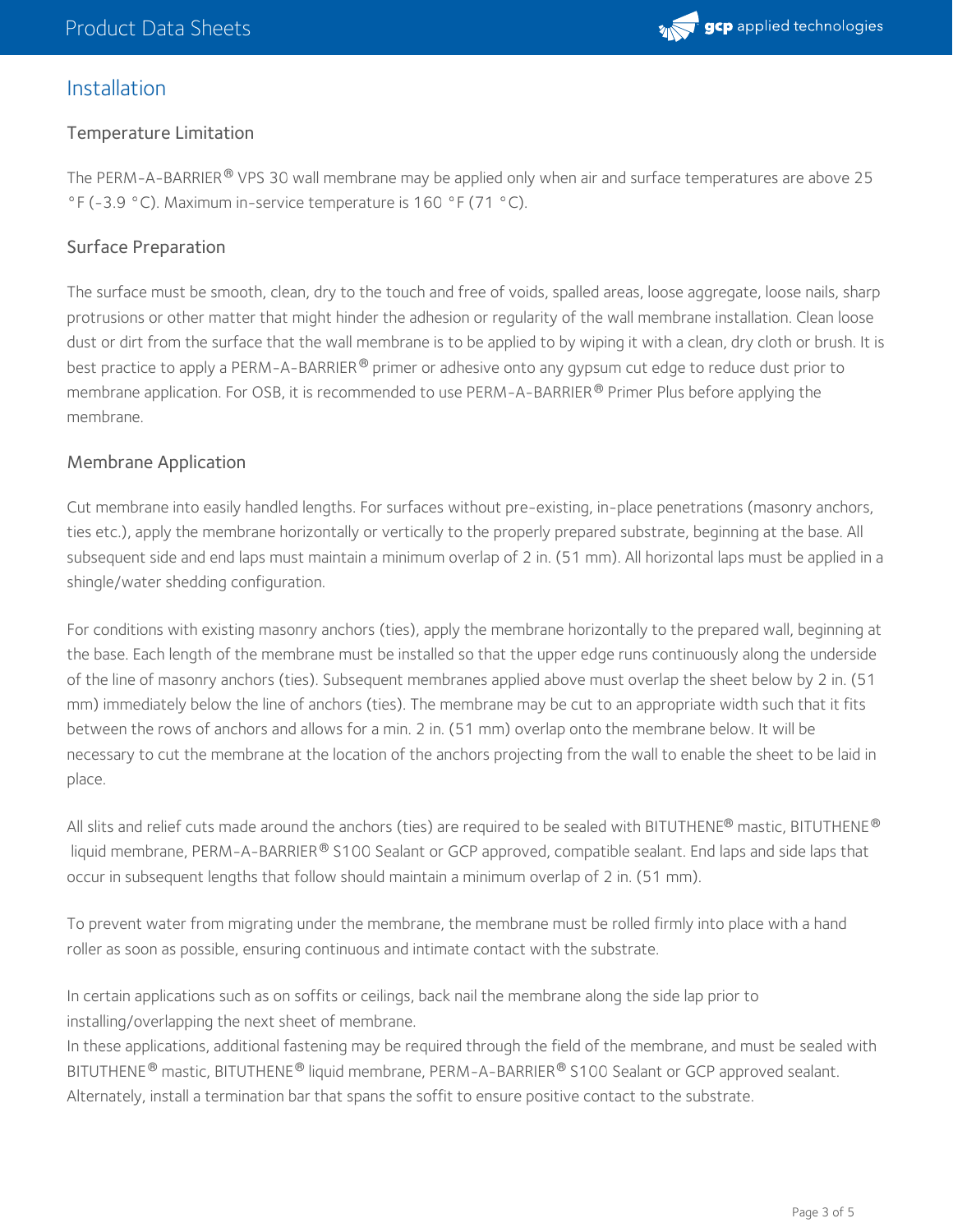

Apply BITUTHENE® mastic, BITUTHENE® liquid membrane, PERM-A-BARRIER® S100 Sealant or GCP approved, compatible sealant to seal around the anchors. Fit the PERM-A-BARRIER® VPS 30 product tightly around all penetrations through the membrane and seal using BITUTHENE® liquid membrane or GCP approved compatible sealant.

Continue applying the membrane into all openings in the wall area, such as windows, doors, etc., and terminate at points that will prevent interior visibility. The installation must be made continuous at all framed openings, such as windows, doors, etc. Flash framed openings with PERM-A-BARRIER  $^\circledR$  NPS detail membrane, PERM-A-BARRIER  $^\circledR$  aluminum flashing, or PERM-A-BARRIER  $^\circledast$  detail membrane, and overlap onto PERM-A-BARRIER  $^\circledast$  VPS 30 in a shingled water shedding manner. Coordinate installation of PERM-A-BARRIER® VPS 30 with the roofing trade to ensure continuity with the roofing system at this critical transition area.

At the end of each working day, if the wall has been only partially covered, apply a bead of BITUTHENE® mastic, BITUTHENE  $^{\circledR}$  liquid membrane or GCP approved, compatible sealant along the top edge of the membrane at its termination to prevent vertical drainage of precipitation from penetrating the end and undermining the membrane adhesion. Tool to ensure the sealant is worked into the surface.

Inspect the membrane before covering, and repair any punctures, damaged areas or inadequately lapped seams.

#### Membrane Protection

PERM-A-BARRIER® VPS 30 wall membranes must be protected from damage by other trades or construction materials. All damaged areas must be repaired.

#### Membrane Repairs

All punctures, rips, tears or other discontinuities in the membrane must be repaired. Repairs must be made using PERM- A-BARRIER  $^\circ$  VPS 30 product sized to extend 6 in. (150 mm) in all directions from the perimeter of the affected area. Prior to repair, any loose, unbounded or unsound membrane should be removed. Carefully cut out affected areas, and replace in a similar procedure as outlined in the text above. The repair piece must be pressed into place with a hand roller as soon as possible to ensure continuous and intimate contact with the substrate. Apply a bead of BITUTHENE  $^\circledR$ mastic, BITUTHENE® liquid membrane, PERM-A-BARRIER® S100 Sealant or GCP approved, compatible sealant along all edges of the repair piece.

## Supply

| Product                            | Unit of Sale | Size/Coverage                                 | Weight (nominal) | Palletization                    |
|------------------------------------|--------------|-----------------------------------------------|------------------|----------------------------------|
| PERM-A-BARRIER® VPS 30 wall 1 roll |              | 38.5 in X 141 ft 450 ft <sup>2</sup> per roll | 32 lbs./roll     | 25 cartons (25 rolls) per pallet |
| membrane                           |              |                                               |                  |                                  |

# Physical Properties

| Property                              | PERM-A-BARRIER® VPS 30 Wall Membrane | <b>Test Method</b> |
|---------------------------------------|--------------------------------------|--------------------|
| Color                                 | White                                |                    |
| Water resistance of in-place membrane | Pass at >15 psf                      | ASTM E331          |